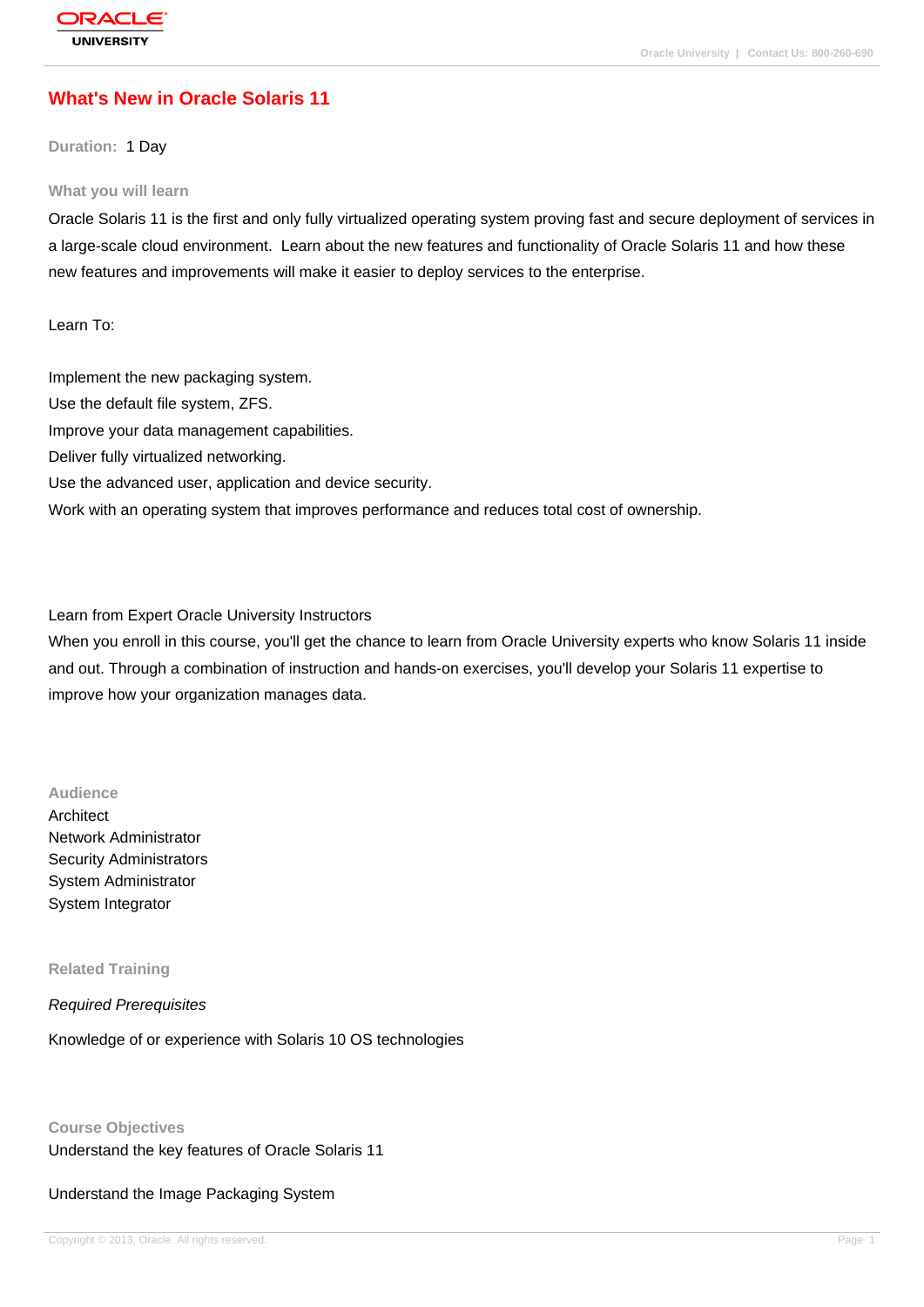#### Describe Automated Installation

Understand the enhancements in Oracle Solaris 11 virtualization technologies

Understand the new features and capabilities of ZFS

**Course Topics**

## **Introduction to Oracle Solaris 11**

Describe the Key Features of Oracle Solaris 11 Understand Oracle's commitment to Solaris and SPARC

## **Image Packaging System (IPS) and Automated Installer (AI)**

Understand why the packaging system is changing Describe the design and new features of IPS Describe how to search, install, verify, repair, and remove package Describe boot environments Define the components of the AI Describe how to create an AI service List the steps to convert from JumpStart to AI Describe the Distribution Constructor

## **Network Virtualization**

Describe Network Interface Card virtualization Define virtual switching Explain the Open Networking Platform List the network performance enhancements

### **ZFS Features in Oracle Solaris 11**

Describe root pool enhancements Define the deduplication and synchronization properties List changes to snapshots and send streams Describe the performance enhancements List interoperability enhancements with ACLs

### **Oracle Solaris Zones**

List the major enhancements to Zones Define the changes in networking and storage for Zones Describe how to use zonestat for Zone monitoring

### **Network Virtualization - Part II**

Describe load balancing components Define IP filtering and IP forwarding in a zone List the network performance improvements

### **Security Features of Oracle Solaris 11**

Describe new security features of Solaris 11 Explain enhancements to process rights management Describe enhancements to user rights management Define the cryptographic framework